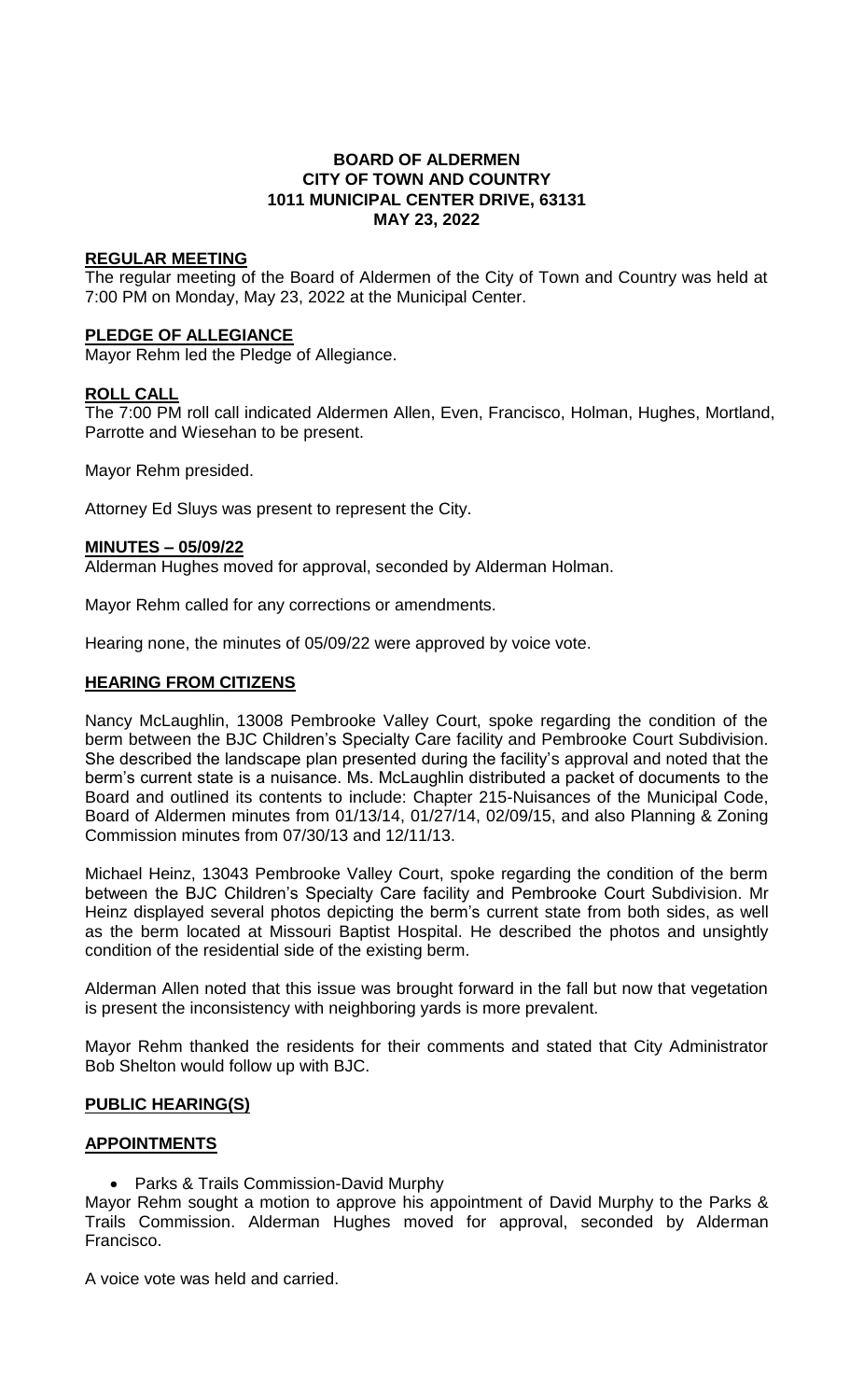Board of Aldermen **Page 2 of 5** May 23, 2022

#### Ways & Means Commission-Mohammad Agha

Mayor Rehm sought a motion to approve his appointment of Mohammad Agha to the Ways & Means Commission. Alderman Parrotte moved for approval, seconded by Alderman Francisco.

A voice vote was held and carried.

## **COMMUNICATIONS AND REPORTS**

#### Alderman Mortland

Alderman Mortland announced that the Police, Fire & EMS Commission would hold its next meeting at 4:30 PM on Tuesday, May 24, at the Municipal Center.

#### Alderman Parrotte

Alderman Parrotte reported that the Planning & Zoning Commission met on May 18 to review a proposal from BJC for a rehab hospital. He noted that a good exchange was held regarding the overall project and its intended uses. He added that a Boundary Adjustment, Zoning Text change, Preliminary Site Development Plan, and Conditional Use Permit would be forthcoming for consideration by the Board.

Mayor Rehm noted for the record that rehabilitation hospitals do not accept overflow from regular hospitals.

#### Alderman Allen

Alderman Allen stated that the next meeting of the Veterans & First Responders Task Force would be held at noon on June 1 at Longview Farm Park.

She also noted that the Ways & Means Commission had a great meeting on May 20 and new member Mohammad Agha was present to observe.

## Alderman Francisco

Alderman Francisco reported that the next Summer Concert Series event will be held June 10 and invited all to attend. She detailed the event offerings to include music by Volcanic Ash, beverages from Steampunk Brew Works, and food from Blues Fired Pizza.

She also encouraged residents to sign up for the Family Campout at Longview Farm Park taking place on Friday, June 3. She noted that spots were available and outreach is expanding to invite the community to participate.

Finally, she noted the the Parks & Trails Commission met on May 16 and held a discussion with SWT Design regarding the Drace Park Playground Project. She added that finalized drawings should be received soon so that proposals can be solicited for construction.

## Alderman Holman

Alderman Holman announced that the Public Works Commission would next meet at 6:30 PM on June 20 at the Municipal Center.

#### City Administrator

City Administrator Bob Shelton informed the Board that a summer intern, Julia, has started in the Public Works Department. He noted that she is a Rolla civil engineering student and will help conduct a city-wide evaluation of streets.

## **UNFINISHED BUSINESS**

**BILL NO. 22-30, AN ORDINANCE APPROVING A CONDITIONAL USE AND AUTHORIZING A CONDITIONAL USE PERMIT FOR AN ACCESSORY STRUCTURE, A PAVILION, LOCATED AT 12051 GAILCREST LANE IN THE CITY OF TOWN AND COUNTRY** (sponsored by Aldermen Even, Holman & Hughes) (1<sup>st</sup> reading 05/09/22)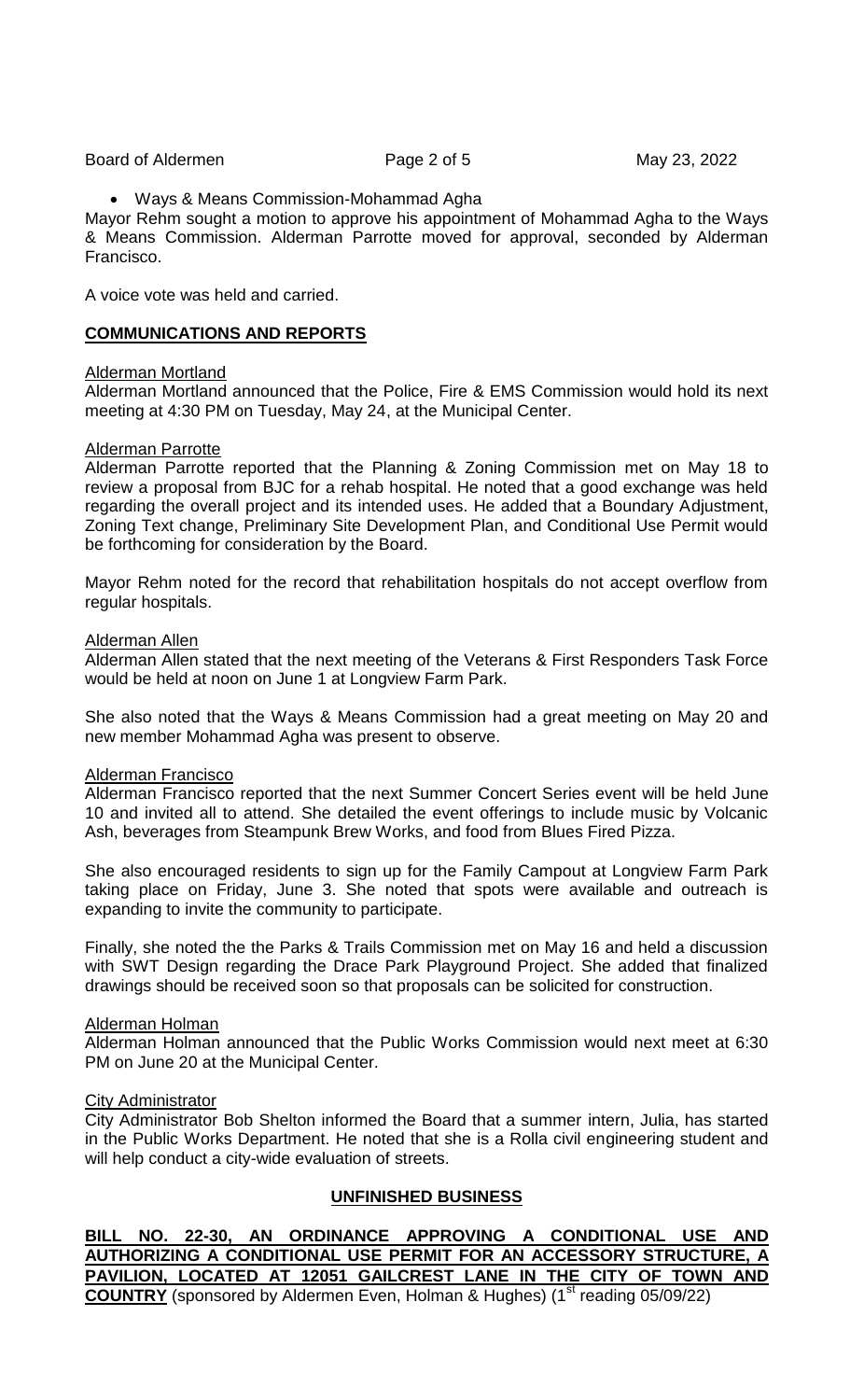Board of Aldermen **Page 3 of 5** May 23, 2022

Mayor Rehm called for a second reading, without objection. Without objection, Bill No. 22- 30 was read for the second time and placed upon its final passage.

Alderman Holman moved for approval, seconded by Alderman Even.

The roll call vote was as follows: AYE, Aldermen Allen, Even, Francisco, Holman, Hughes, Mortland, Parrotte and Wiesehan; NAY, none; ABSTAIN, none; ABSENT, none.

The motion carried unanimously and Bill No. 22-30 became Ordinance No. 4511.

## **BILL NO. 22-31, AN ORDINANCE AMENDING AN ENGINEERING SERVICES AGREEMENT FEE AMENDMENT WITH REITZ & JENS IN RELATION TO THE 21 BROOKMILL AND 1839 WOODMARK STORMWATER PROJECTS** (sponsored by Aldermen Mortland & Holman) ( $1<sup>st</sup>$  reading 05/09/22)

Mayor Rehm called for a second reading, without objection. Without objection, Bill No. 22- 31 was read for the second time and placed upon its final passage.

Alderman Mortland moved for approval, seconded by Alderman Allen.

The roll call vote was as follows: AYE, Aldermen Allen, Even, Francisco, Holman, Hughes, Mortland, Parrotte and Wiesehan; NAY, none; ABSTAIN, none; ABSENT, none.

The motion carried unanimously and Bill No. 22-31 became Ordinance No. 4512.

## **NEW BUSINESS**

**BILL NO. 22-32, AN ORDINANCE ACCEPTING THE BID AND AUTHORIZING AN AGREEMENT WITH GERSHENSON CONSTRUCTION FOR THE 2022 LONGVIEW AND DRACE TRAIL RESURFACING PROJECT AND AMENDING THE 2022 BUDGET BY INCREASING EXPENDITURE ACCOUNTS IN THE PARKS & STORMWATER FUND AND APPROPRIATING FUNDS TO COVER THE INCREASES** (sponsored by the Board as a Whole)

Mayor Rehm called for a first reading, without objection. Without objection, Bill No. 22-32 was read for the first time by title only.

Mayor Rehm declared Bill No. 22-32 continued to the meeting of Monday, June 13, 2022 for the second reading and consideration.

Alderman Allen recused herself from the following item and left the dais.

## **APPROVAL OF ANNUAL LIQUOR LICENSES**

Alderman Holman moved for approval of the below list, seconded by Alderman Hughes.

Retail Liquor By The Drink and Sunday By The Drink Bellerive Country Club Cooper's Hawk Winery & Restaurant First Watch Hearth Room Café Katie's Pizza and Pasta Lutheran Senior Services-Mason Pointe Gateway City Fondue d/b/a The Melting Pot Missouri Athletic Club Schnuck Market #142 St. Louis Wine & Beermaking (d/b/a Steampunk Brew Works) Total Wine and More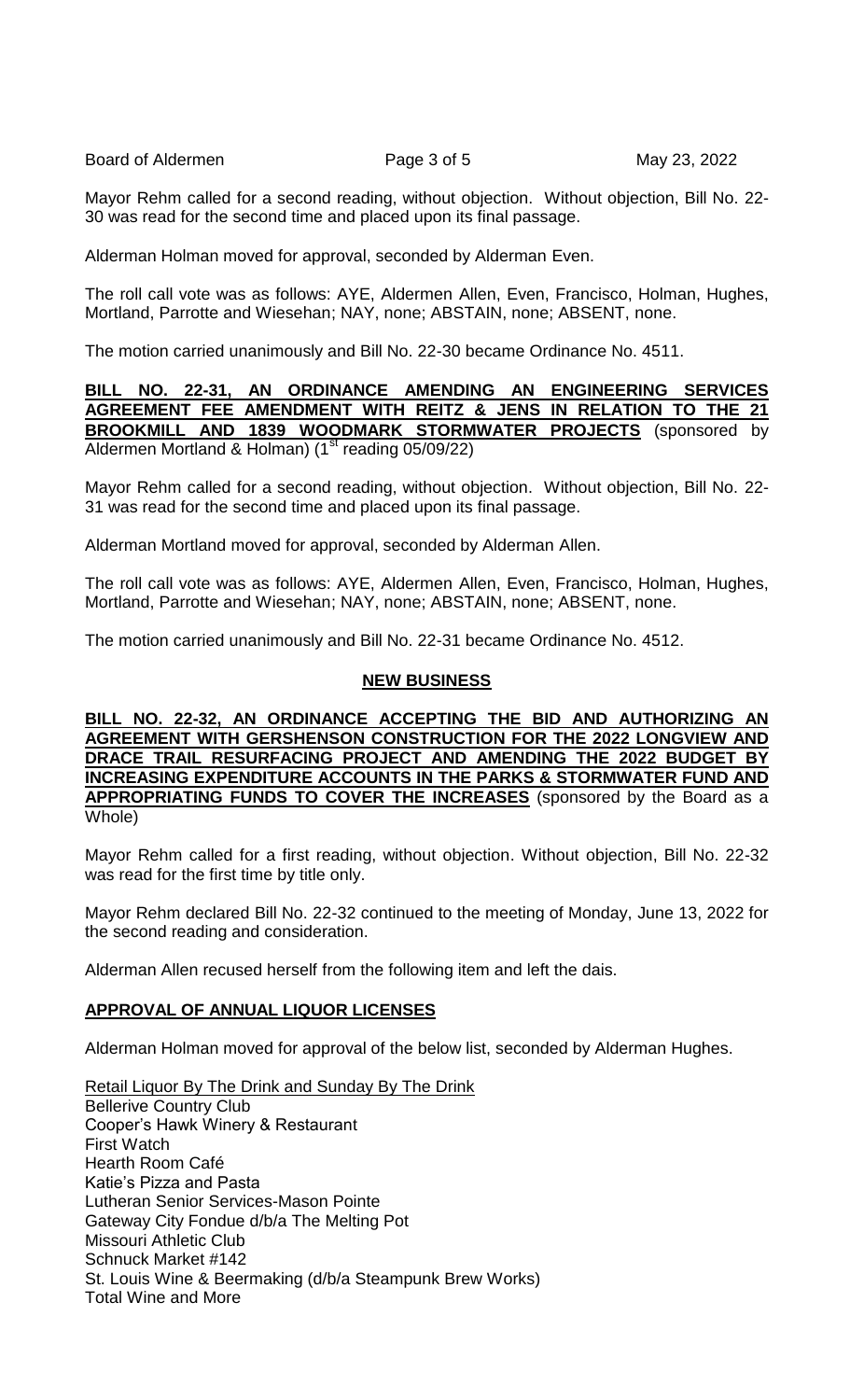Board of Aldermen **Page 4 of 5** May 23, 2022

Wild Crush Woodsmill Tennis Club Midwest Pasta Inc. d/b/a Yellowstone Cafe

Retail Liquor By The Drink R & M Restaurant LLC d/b/a Massa's TAVco Holdings I, LLC d/b/a The Wine and Cheese Place

Retail Liquor By The Drink and Manufacturer of 22% Alcohol or Less St. Louis Wine and Beermaking (d/b/a Steampunk Brew Works)

Original Package Liquor & Sunday Package Liquor Straub's

In response to Mayor Rehm, City Administrator Bob Shelton noted that outreach to all outstanding licensees will continue over the coming weeks to ensure renewals are obtained before the new license period.

A voice vote was held and carried.

Alderman Allen returned to the dais and served for the remainder of the meeting.

**BILL NO. 22-33, AN ORDINANCE AUTHORIZING THE CITY ADMINISTRATOR TO TAKE THE NECESSARY STEPS TO REIMBURSE FOUR INDIVIDUAL PROPERTY OWNERS DIRECTLY ABUTTING THE TWIN FARMS RETENTION POND IN AN AMOUNT NOT TO EXCEED \$20,000 IN TOTAL FOR BANK RESTORATION ON SPECIFIC PROPERTIES IN CONNECTION WITH THE ESSEX POINT/SELLENRIEK ROAD RETENTION 2011-4D (UPPER) TWIN FARMS PROJECT AND AMENDING THE 2022 BUDGET BY INCREASING A PARKS & STORMWATER FUND EXPENDITURE ACCOUNT AND APPROPRIATING FUNDS TO COVER THE INCREASE** (sponsored by Aldermen Holman & Hughes)

Mayor Rehm called for a first reading, without objection. Without objection, Bill No. 22-33 was read for the first time by title only.

Lynn Wright, 2478 White Stable, spoke in support of the reimbursement to several property owners in Twin Farms Subdivision. She provided a brief history of the project and its current state before requesting that the Board consider reimbursing residents for the full cost of restoration. Ms. Wright's statement is attached hereto and made a part of these minutes.

Mayor Rehm declared Bill No. 22-33 continued to the meeting of Monday, June 13, 2022 for the second reading and consideration.

## **WARRANT LIST-05/23/22**

Alderman Holman moved for approval, seconded by Alderman Allen.

Mayor Rehm called for discussion or amendments.

Alderman Allen referred to many services and programs included on the warrant list that cost the City but are not supported by property taxes including the Concert Series event, deer removal, salt delivery for the winter season, parks maintenance and programming, police and fire expenses, sidewalk and trail maintenance, etc.

Hearing no amendments, a voice vote was taken on the May 23, 2022 warrant list in the amount of \$323,498.61 and carried.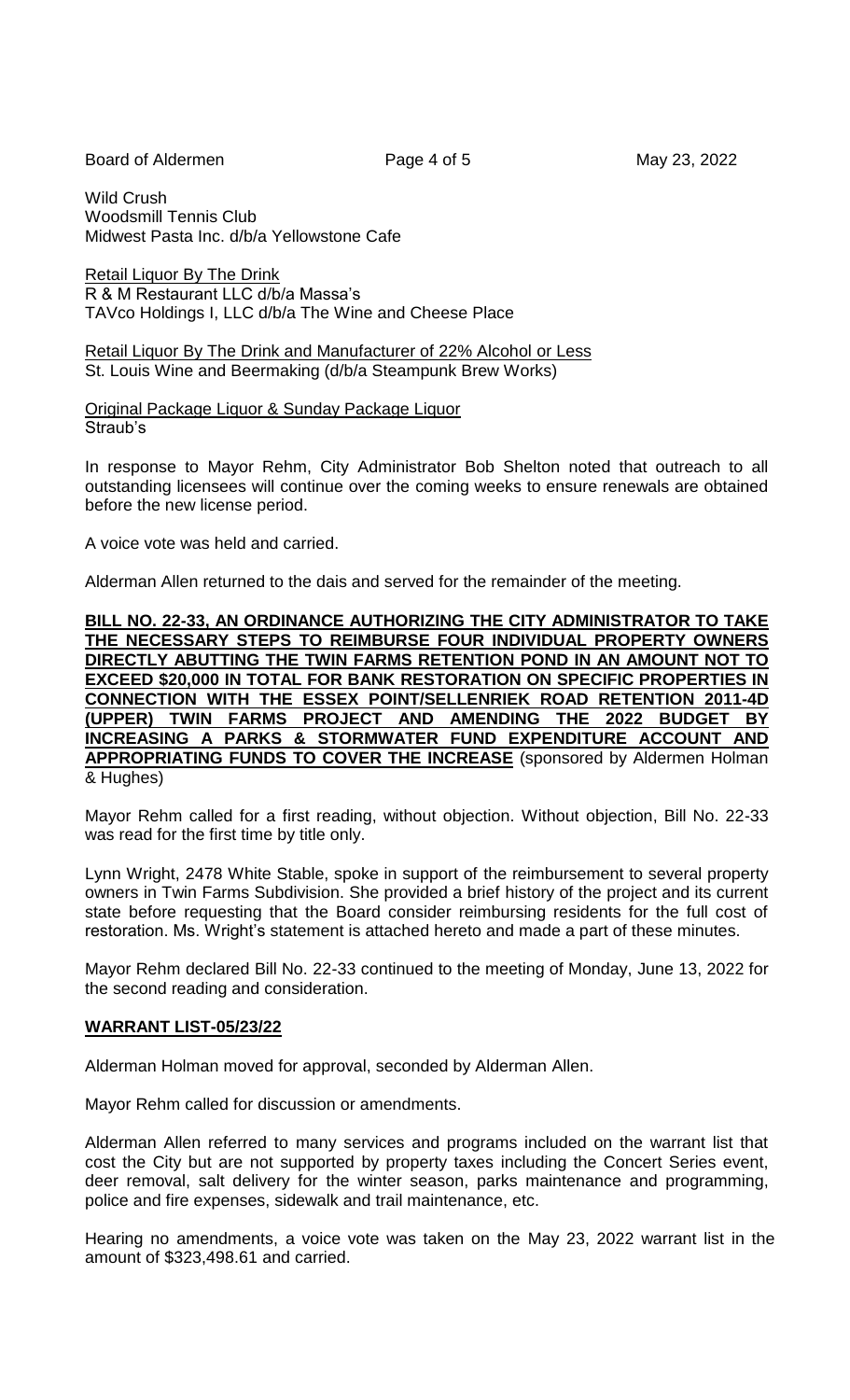Board of Aldermen **Page 5 of 5** May 23, 2022

# **OTHER**

# **ADJOURN**

On motion of Alderman Hughes, seconded by Alderman Even, and unanimously confirmed by voice vote, the meeting was adjourned at 7:35 PM.

ashluy monamara

Ashley McNamara City Clerk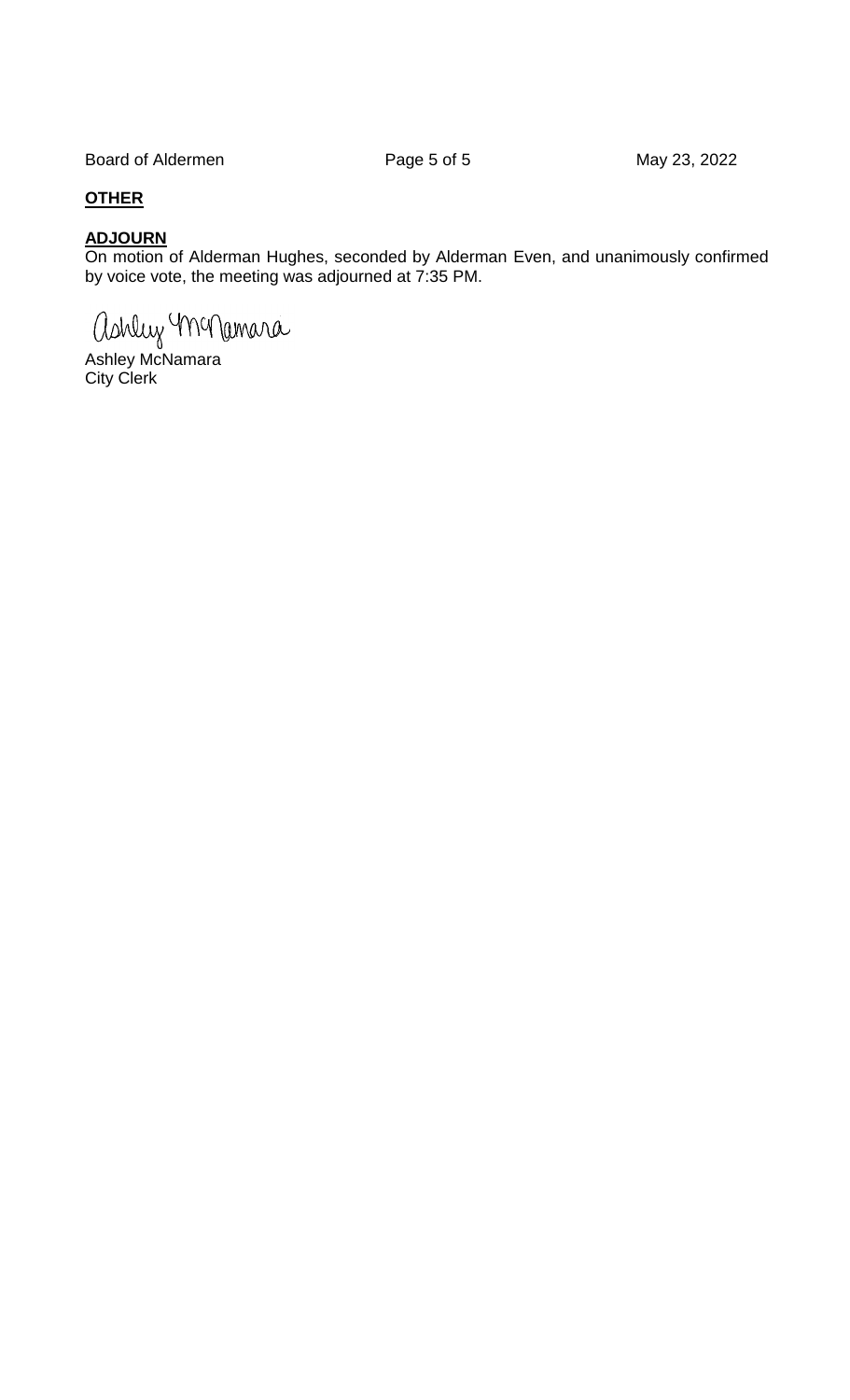Mayor and Board of Alderman thank you for your service and all the hours you give to our community. My name is Lynn Wright and I live at 2478 White Stable Road I would like to speak on Bill 22-33. I appreciate that this bill has been brought before you tonight.

I want to invite each one of you over to the Twin Farms Retention pond not a drive by look but to get out of your car and walk back to the retention pond and look at what has been constructed regarding the banks. The Pearman's live at 2417 White Stable Road and they are happy to let you use their driveway to park and walk to assess the pond which is the easiest way to see.

Tonight I am not going to go into all the history of the retention pond only to say this was a Partnership between Town and Country and homeowners that owned property for the retention basin.

The 4 land owners that property are around the retention pond is who the ordinance is written for. This is the third stormwater project for this watershed. Partnership was the retention basin would hold water for Essex Subdivision and Town and Country Estates and all other residents down stream to help slow down an amazing amount of water that flows from this watershed. In turn the city would dredge out the pond that was needed adding aerators to help with algae. The banks needed to be higher for this project to hold water and let water leave the pond slowly just like Town Square and Longview pond is made to do. Those ponds are beautiful compared to this one. The city promised to leave the retention pond better than was found. Unfortunately this did not happen.

I want to bring to your attention the pond is left in worse state than started for those that have to take care of the banks regarding what was planted and how the banks were prepared.

The homeowners worked with getting 4 companies to come out and give quotes to them on repairing the banks after Town and Country felt this project was complete. They are giving you the proposal from the least expensive company to fix the banks.

As you would like them to partner With Town and Country to pay for half of the expense. I ask you to reconsider and take on the full payment of this bill. Which is coming out of the Storm water budget and not General fund.